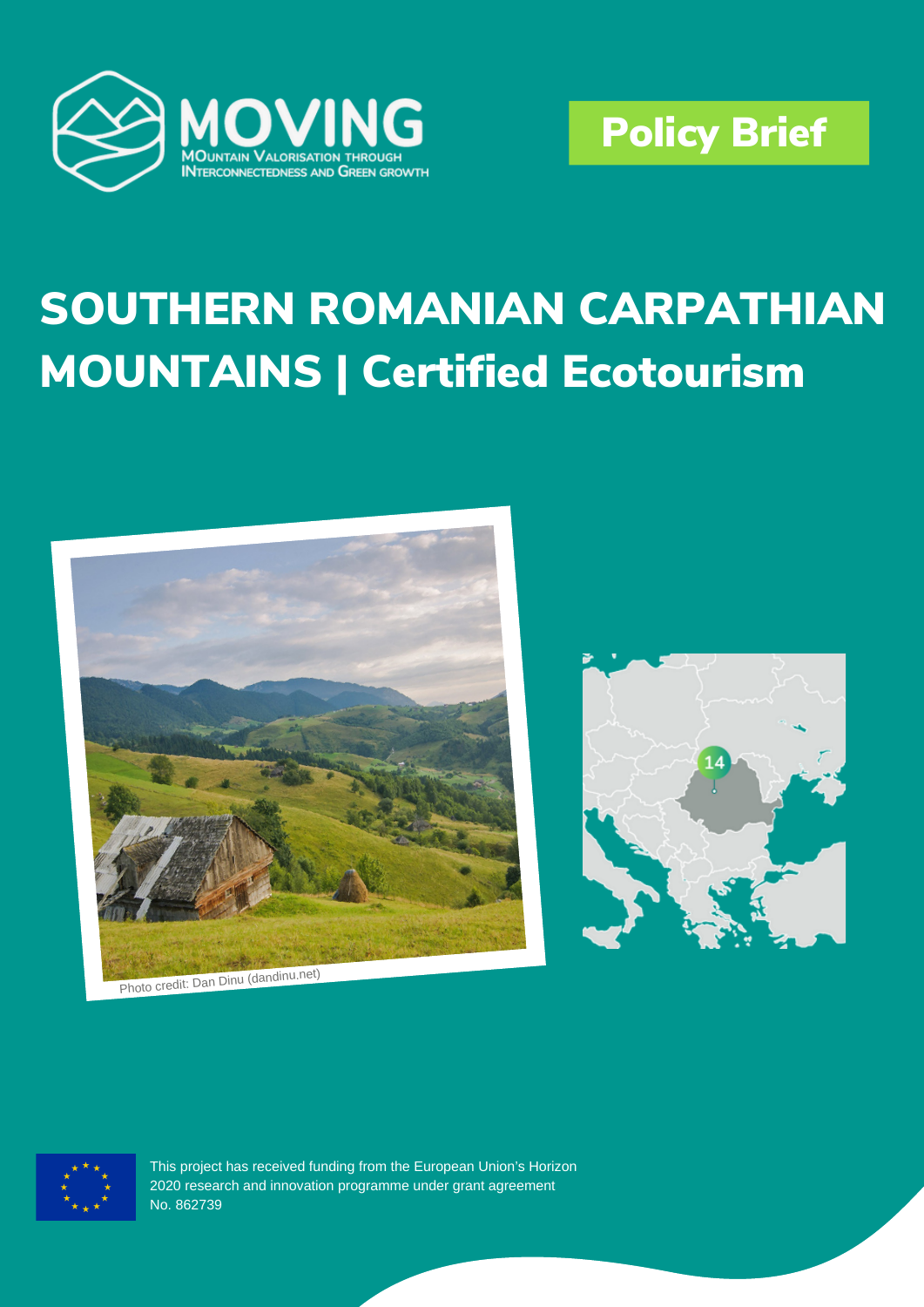

# **Southern Romanian Carpathian Mountains: Certified Ecotourism**

*Authors: Mark Redman, Alina Alexa and Cătălina Rogozan (Highclere Consulting)*

#### **Summary**

The Piatra Craiului National Park is a high-quality tourist destination, which is widely considered as one of the "jewels in the crown" of the Southern Romanian Carpathians. Unfortunately, the National Park and surrounding area is under pressure from growing visitor numbers and inappropriate patterns of development. There is an urgent need to develop more sustainable, lower impact forms of tourism, whilst also maintaining the valuable income provided for the local community. Ecotourism is very well-suited to the sustainable development of the local economy of the National Park and the Zărneşti – Piatra Craiului region is one of 10 'eco-destinations' promoted by the Association of Ecotourism in Romania (AER). However, certified ecotourism cannot exist in isolation, it must be integrated into the strategic planning of rural/mountain tourism development at local, regional and national level.

**Know more about the Southern Romanian Carpathian mountains Reference Region**, its selected value chain and the regional multi-actor platform (MAP), [here.](https://www.moving-h2020.eu/reference_regions/southern-romanian-carpathian-mountains-romania/)

#### **Key policy messages**

- Ecotourism is well-suited to the sustainable development of local economies in the mountain areas of Romania.
- Certification is essential for maintaining trust in the quality and integrity of ecotourism services.
- However, certified ecotourism cannot exist in isolation, it needs to be embedded into the strategic planning of rural/mountain tourism development at local, regional and national level.

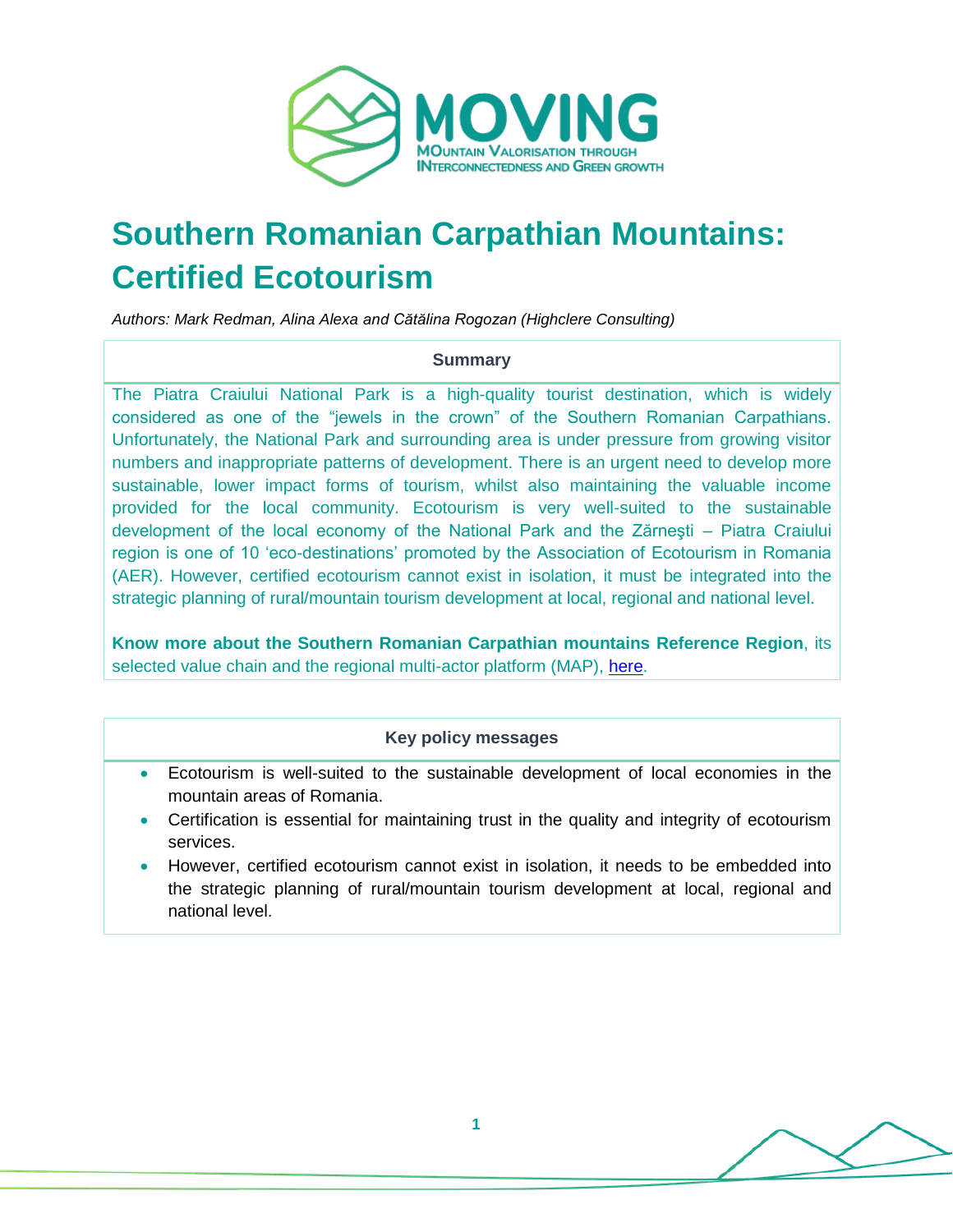

# **1. The Mountain Reference Region (MRR)**

This policy brief relates to the need to embed the principles and practice of ecotourism into local, regional and/or national strategies for sustainable tourism development. This is a key issue for popular tourist destinations in the Southern Romanian Carpathians, and more widely for other mountain areas at risk from the negative impacts of tourism.

The Piatra Craiului National Park is a high-quality tourist destination, which is widely considered as one of the "jewels in the crown" of the Southern Romanian Carpathians. Land use is a combination of traditional semi-subsistence pastoralism and deciduous forest, but the landscape is dominated by a 25 km long limestone ridge (highest elevation 2 238 m) with deep gorges and caves. This creates a unique mountain landscape that is highly appreciated nationally and internationally, but it is also a fragile landscape and vulnerable ecosystem that is under growing pressure. The National Park is only accessible by gravel roads and hiking trails, but attracts over 110 000 visitors per year and this is putting increasing pressure upon the local environment, including inappropriate "spill-over development" from the neighbouring villages of Bran and Moieciu. These pressures are likely to increase and there is an urgent need to develop more sustainable, lower impact forms of tourism, whilst also maintaining the valuable income provided for the local community. There are also specific challenges associated with climate change, notably the increasing vulnerability of the domestic water supply due to overexploitation by tourism combined with the increasing frequency of drought.

# **2. Ecotourism for sustainable local development**

Ecotourism is a form of tourism where the main motivation of the tourist is to observe and enjoy both nature and the traditional local customs regarding nature. This is a well-established concept in the international tourist market and has been very effectively adapted to the Romanian context by the [Association of Ecotourism in Romania \(AER\).](https://asociatiaaer.ro/en/) Ecotourism is wellsuited to the sustainable development of the local economy of the Piatra Craiului National Park. The Zărneşti – Piatra Craiului region is one of 10 'eco-destinations' promoted by AER (under the 'Discover ECO-ROMANIA' brand) with a range of ecotourism services that are offered locally in partnership with the National Park Authority and local businesses that have been certified by AER. These services include 'eco-tours' with experienced local guides to see wolf, lynx and bear; specialist hiking trips for nature photography; low impact mountain biking trails; and smallscale/low-impact accommodation. AER operates an Ecotourism Certification System according to clearly defined international principles and a set of verifiable standards adapted to the Romanian context. This certification system is considered essential for maintaining trust in the quality and integrity of ecotourism services in Romania.

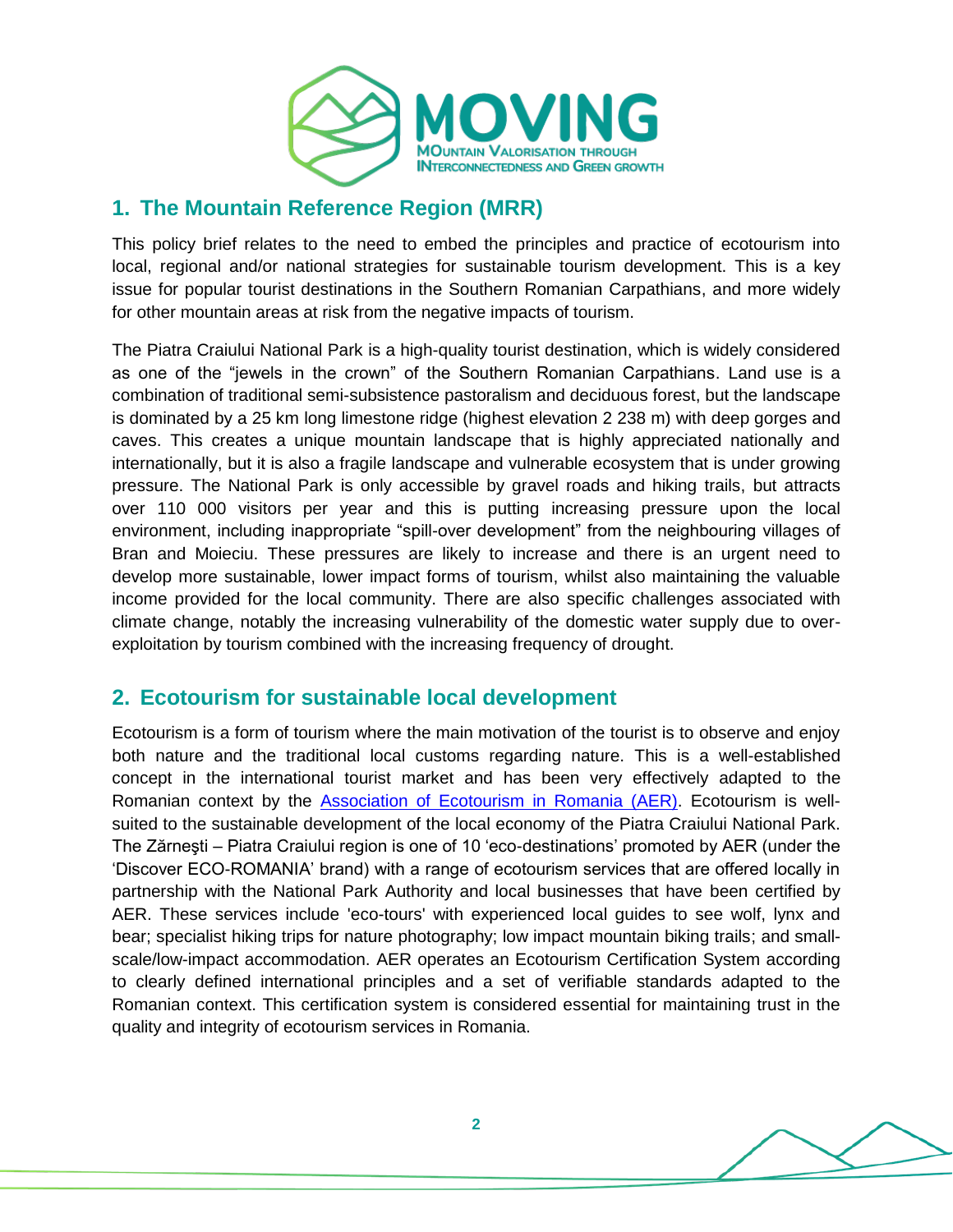

## **3. Barriers and opportunities**

However, ecotourism is not the only form of tourism encountered in the Southern Romanian Carpathians. Mountain/rural tourism in the region is typically all-season with similar visitor numbers in both winter and summer. There is a wide variety of accommodation available (both catered and self-catering) and an increasingly diverse range of leisure pursuits available. The neighbouring villages of Bran and Moieciu especially have been one of several 'hotspots' for mountain tourism in Romania for many years and are typical of the low- to mid-range tourism experience offered in many regions, catering primarily for the Romanian market with some international visitors. Bran, for example, sits in a beautiful mountain landscape and is internationally famous for its supposed links with Vlad the Impaler who is widely regarded as the inspiration for Bram Stoker's Count Dracula. Consequently, Bran Castle is commonly known as 'Dracula's Castle' and is a very popular local tourist attraction. Bran is an easily accessible village with relatively good infrastructure and has developed as a multi-purpose recreational resource with some good accommodation/restaurants combined with a proliferation of rusticstyled "agro-touristic" farms and second homes (the majority of which are newly constructed). But the pattern of development during the last 30 years has come to threaten its future viability and sustainability as an attractive and profitable tourist destination.

The traditional rural identity of the area has been increasingly eroded by an 'urban-type' overdevelopment which increasingly discourages more discerning foreign visitors whilst continuing to appeal to the domestic visitor. A major challenge now is how to manage continued development without risk of negative impacts upon its valuable assets.

# **4. Policy relevant considerations**

Tourism is both a blessing and a curse for the Southern Romanian Carpathian Mountains – it is hugely important for local economic development, but if the current pattern of tourism development continues it is at risk of impacting negatively on the quality of the natural assets upon which it depends. Significant improvements in the strategic planning of tourism development are needed at local, regional and national level. Organisations such as the [National Association for Rural Tourism, Ecology and Culture \(ANTREC\),](https://www.antrec.ro/) which was originally set-up to channel EU pre-accession funds into the rural tourism sector, now need a substantial overhaul to update their vision, objectives and activities. A high-level strategy with a new brand image for rural and mountain tourism in Romania needs to be developed, and administered to take account of the considerable diversification of the market in recent years and the need to balance the contribution of tourism to economic development with its immense importance for the resilience and sustainability of the mountain regions.

Certified ecotourism should be a key component of the strategic planning and management of rural/mountain tourism at all levels – and needs to be actively promoted as such.